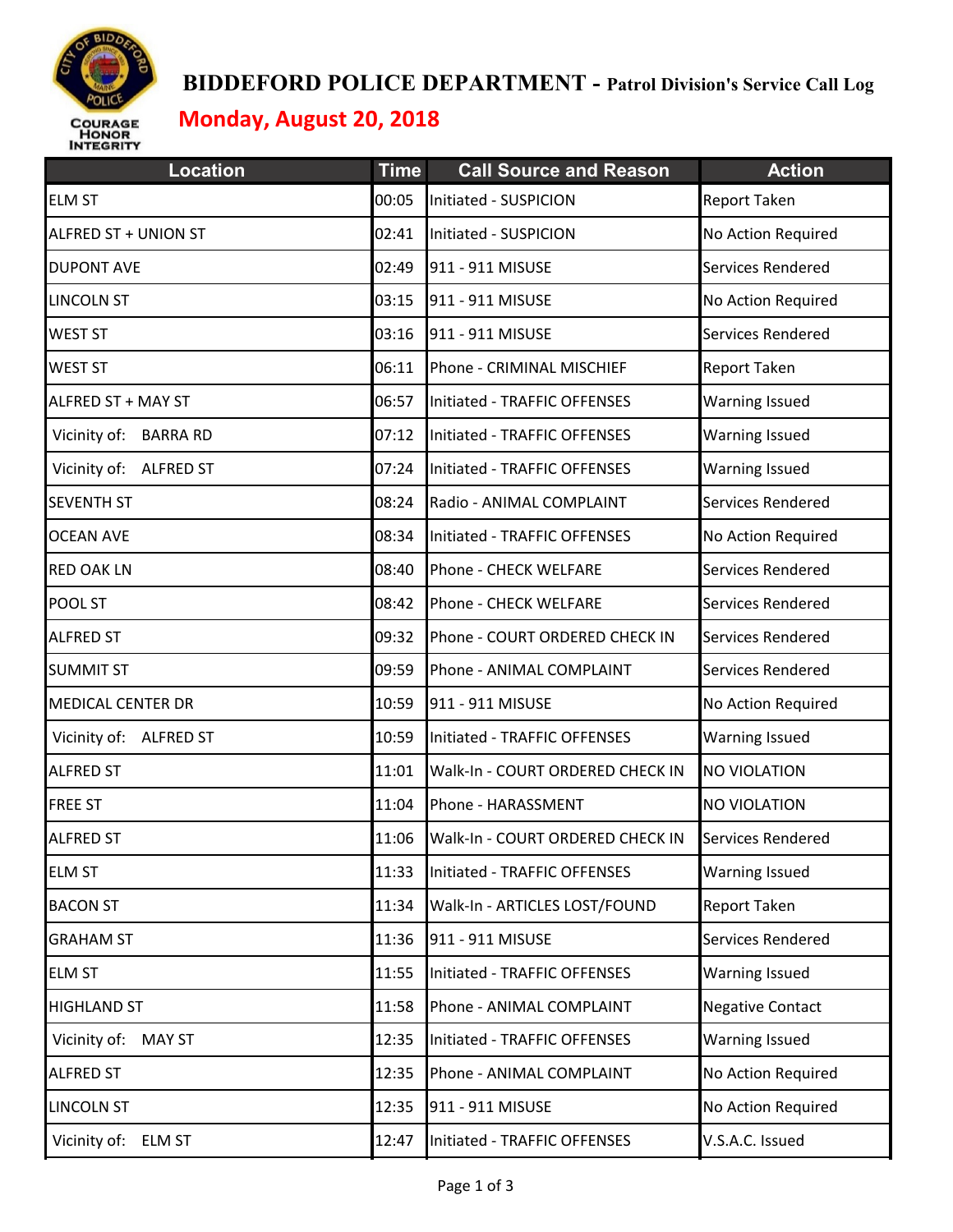

#### **BIDDEFORD POLICE DEPARTMENT - Patrol Division's Service Call Log**

## **Monday, August 20, 2018**

| <b>Location</b>                 | <b>Time</b> | <b>Call Source and Reason</b>    | <b>Action</b>                  |
|---------------------------------|-------------|----------------------------------|--------------------------------|
| SOUTH ST + WESTMORE AVE         | 13:10       | Phone - ARTICLES LOST/FOUND      | Services Rendered              |
| PRECOURT ST + CARVER ST         | 13:11       | Initiated - TRAFFIC OFFENSES     | <b>Warning Issued</b>          |
| HILL ST + RITZ AVE              | 13:24       | Initiated - TRAFFIC OFFENSES     | Warning Issued                 |
| <b>LANDRY ST</b>                | 14:15       | Initiated - TRAFFIC OFFENSES     | <b>Warning Issued</b>          |
| <b>ROCKY WAY</b>                | 14:17       | 911 - 911 MISUSE                 | Referred to Other Agency       |
| <b>FOURTH ST</b>                | 14:24       | Phone - SUSPICION                | Services Rendered              |
| <b>BIDDEFORD GATEWAY CTR</b>    | 14:39       | Phone - THEFT                    | Services Rendered              |
| OLD POOL RD                     | 14:48       | Phone - SUSPICION                | Services Rendered              |
| <b>BIRCH ST</b><br>Vicinity of: | 15:06       | Phone - SUSPICION                | Vehicle Towed                  |
| <b>ALFRED ST</b>                | 15:06       | Phone - PAPERWORK                | Paperwork Served               |
| PROSPECT ST                     | 15:12       | Phone - INSPECTION PERMIT        | Gone On Arrival                |
| <b>CORNISH AVE</b>              | 15:22       | 911 - MENTAL ILLNESS CASES       | <b>Transported to Hospital</b> |
| POOL ST                         | 16:18       | Initiated - TRAFFIC OFFENSES     | <b>Warning Issued</b>          |
| <b>ALFRED ST</b>                | 16:22       | Walk-In - COURT ORDERED CHECK IN | NO VIOLATION                   |
| <b>LINCOLN ST</b>               | 16:26       | 911 - 911 MISUSE                 | No Action Required             |
| <b>GREEN ST</b>                 | 16:37       | Phone - CHECK WELFARE            | Services Rendered              |
| <b>ORCHARD ST</b>               | 16:43       | 911 - 911 MISUSE                 | <b>Negative Contact</b>        |
| <b>HIGH ST</b>                  | 16:50       | Phone - TRESPASSING              | Services Rendered              |
| <b>MYRTLE ST</b>                | 16:51       | Phone - PAPERWORK                | <b>Services Rendered</b>       |
| <b>ALFRED ST</b>                | 17:16       | Walk-In - COURT ORDERED CHECK IN | <b>NO VIOLATION</b>            |
| <b>ELM ST</b>                   | 17:20       | 911 - 911 MISUSE                 | <b>Warning Issued</b>          |
| PINE ST                         | 18:04       | 911 - DISTURBANCE / NOISE        | Services Rendered              |
| <b>SEVIGNY AVE</b>              | 18:21       | Phone - OPEN STORM DRAIN COVER   | Referred to Other Agency       |
| <b>MYRTLE ST</b>                | 18:53       | Initiated - PAPERWORK            | Paperwork Served               |
| POOL ST + HILLS BEACH RD        | 18:54       | Initiated - TRAFFIC OFFENSES     | <b>Warning Issued</b>          |
| <b>ALFRED ST</b>                | 19:06       | Walk-In - GUN LAW QUESTIONS      | Services Rendered              |
| POOL ST                         | 19:29       | Phone - DISTURBANCE / NOISE      | Report Taken                   |
| <b>ALFRED ST</b>                | 19:51       | Initiated - TRAFFIC OFFENSES     | <b>Warning Issued</b>          |
| <b>ELM ST</b>                   | 20:06       | Initiated - TRAFFIC OFFENSES     | Warning Issued                 |